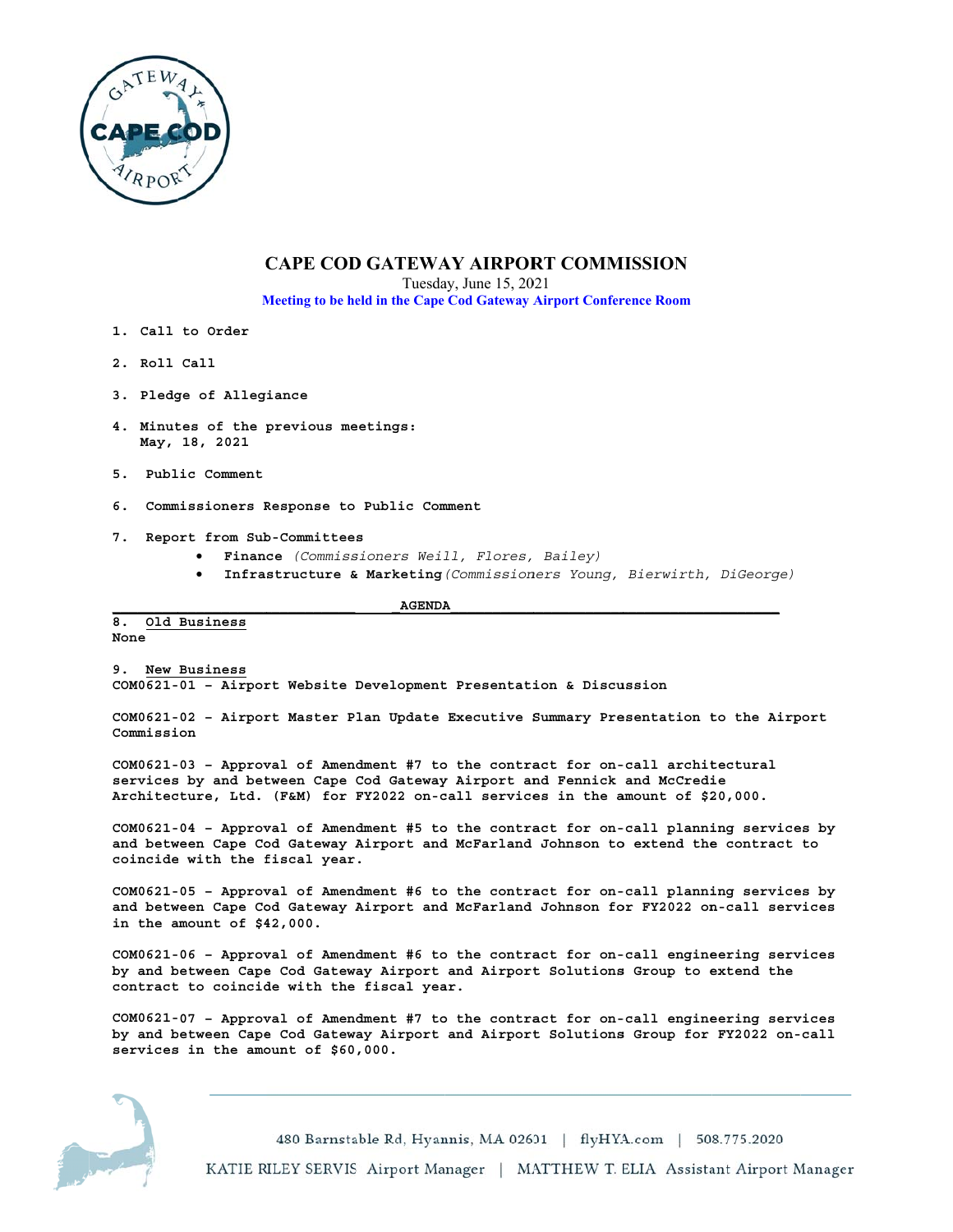**COM0621-08 – Approval of Amendment #2 to the contract for on-call environmental services by and between Cape Cod Gateway Airport and Horsley Witten Group for FY2022 on-call services in the amount of \$65,000.** 

**COM0621-09 – Approval of Amendment #3 to the contract for on-call environmental services by and between Cape Cod Gateway Airport and Horsley Witten Group for FY2022 Capital Improvement Plan Project services for Reporting, Testing, Mitigation, and Monitoring (PFOS Soils) Phase III in the amount of \$200,000.** 

**COM0621-10 – Approval of Amendment #3 to the contract for on-call marketing services by and between Cape Cod Gateway Airport and The Quotient Group for FY2022 on-call services in the amount of \$20,000.** 

**COM0621-11 – Approval of Amendment #8 to the contract for on-call architectural services by and between Cape Cod Gateway Airport and Fennick and McCredie Architecture, Ltd. (F&M) for the Griffin Avionics Hangar - Existing Conditions Evaluations in the amount of \$39,985.** 

**COM0621-12 - Approval of exercising the 36-month lease term option for Avis, Budget, Enterprise and Hertz.** 

**COM621-13 – Approval of proposed Steamship Authority Modifications** 

**COM621-14 – Approval of FY2022 Business Plan Goals and Objectives** 

**COM621-15 – Annual Election of Airport Commission Officers** 

**EXECUTIVE SESSION: Executive Session pursuant to M.G.L. c. 30A, § 21(a)(6) to discuss and consider the lease agreement by and between Cape Cod Gateway Airport and Ross/Rectrix Aviation, as an open meeting may have a detrimental effect on the negotiating position of the Commission.** 

**EXECUTIVE SESSION: Executive Session pursuant to M.G.L. c. 30A, § 21(a)(2) to conduct strategy sessions for contract negotiations with nonunion personnel.** 

**COM0621-16 – Approval of the recommendation for negotiations with nonunion personnel.** 

# **10. Report of Special Committees**

- Noise Report (July, October, January, April)
- Yarmouth Representative Comments
- Airport Manager's Report

### **Updates:**

- o Monthly Noise Report
	- o Christina Lounsbury will provide a monthly report to the Commission
- o Airport Finances Update
	- o Management to review
- o CARES Act Projects Update
	- o Replacement of T-hangar (Amendment Commission approved January 2021), o Fleet Hangar Door Replacement (Amendment Commission approved January 2021),
	- o Mary Dunn Way Extension (underway and amendment forthcoming).
- o Airport Master Plan Update
- o Next and Final Planning Advisory Group (PAG) Meeting = June/July 2021 o Town of Barnstable Budget Meetings
	- o Capital and Operating Budgets were passed by Town Council for FY2022



480 Barnstable Rd, Hyannis, MA 02601 | flyHYA.com | 508.775.2020

KATIE RILEY SERVIS Airport Manager | MATTHEW T. ELIA Assistant Airport Manager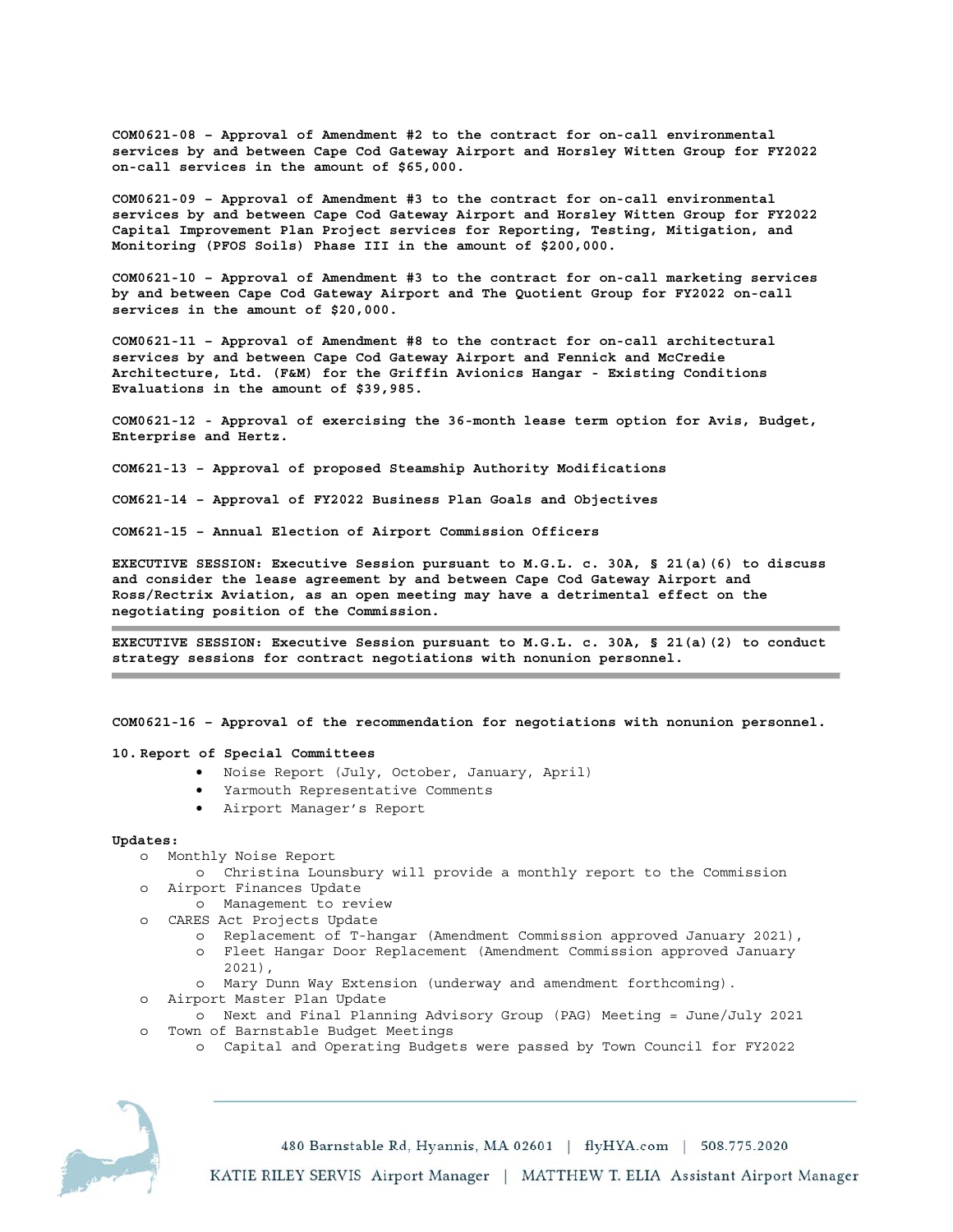- o Airport Environmental Assessment
	- o Two proposals received: Epsilon & McFarland Johnson
	- o Review of proposals to commence week of June 7, 2021 with meetings with the Procurement Officer to discussion the independent reviews on June 17
- o Airport Tree Clearing Project
- o Relatively complete
- o PFOS/Public Involvement Plan & Update
	- o Meeting scheduled for June 2, 2021 to update TOB on findings of additional testing
	- o Additional meetings with the TOB TBD
	- o Future meeting with Town Council Leadership
- o Airport Rates & Charges Update (2021 review post-COVID19)
	- o FY2022 effort (October 2021)
	- o Airport Management will start working on various updates
- o Rebranding & Website Upgrade
	- o Website modifications see above
	- o Sign plan modifications underway
- o Dates to remember:
	- o June 29, 20212 @ 6PM Meeting with Yarmouth Selectman to discuss the Airport Master Plan Update
	- o July 28 at 10am Terminal Dedication Ceremony Boardman-Polando 90th Anniversary for Boardman/Polando Flight
	- o MCI Drill September 28, 2021
- o Lease Development Update
	- o Griffin Avionics well underway
	- o Hyannis Hangar LLC underway
	- o Ross Aviation Air Cape Cod spoke with the Infrastructure Subcommittee on June 1, 2021 – see above
- o Upcoming:
	- o TBD
- **11. Announcements** Commissioner's Comments
- **12**. Matters not reasonably anticipated by the Chair
- **13. Adjournment** Next Meeting, July 27, 2021

Please Note: The list of matters, are those reasonably anticipated by the Chair, which may be discussed at the meeting. Not all items listed may in fact be discussed and other items not listed may in fact be discussed and other items not listed may also be brought up for discussion to the extent permitted by law. It is possible that if it so votes, the Commission may go into executive session. The Commission may also act on items in an order other than they appear on this agenda.

# **AGENDA ITEMS**

# **8. Old Business None**

**9. New Business COM0621-01 – Airport Website Development Presentation & Discussion** 

**COM0621-02 – Airport Master Plan Update Executive Summary Presentation to the Airport Commission** 

**COM0621-03 – Approval of Amendment #7 to the contract for on-call architectural services by and between Cape Cod Gateway Airport and Fennick and McCredie Architecture, Ltd. (F&M) for FY2022 on-call services in the amount of \$20,000.** 

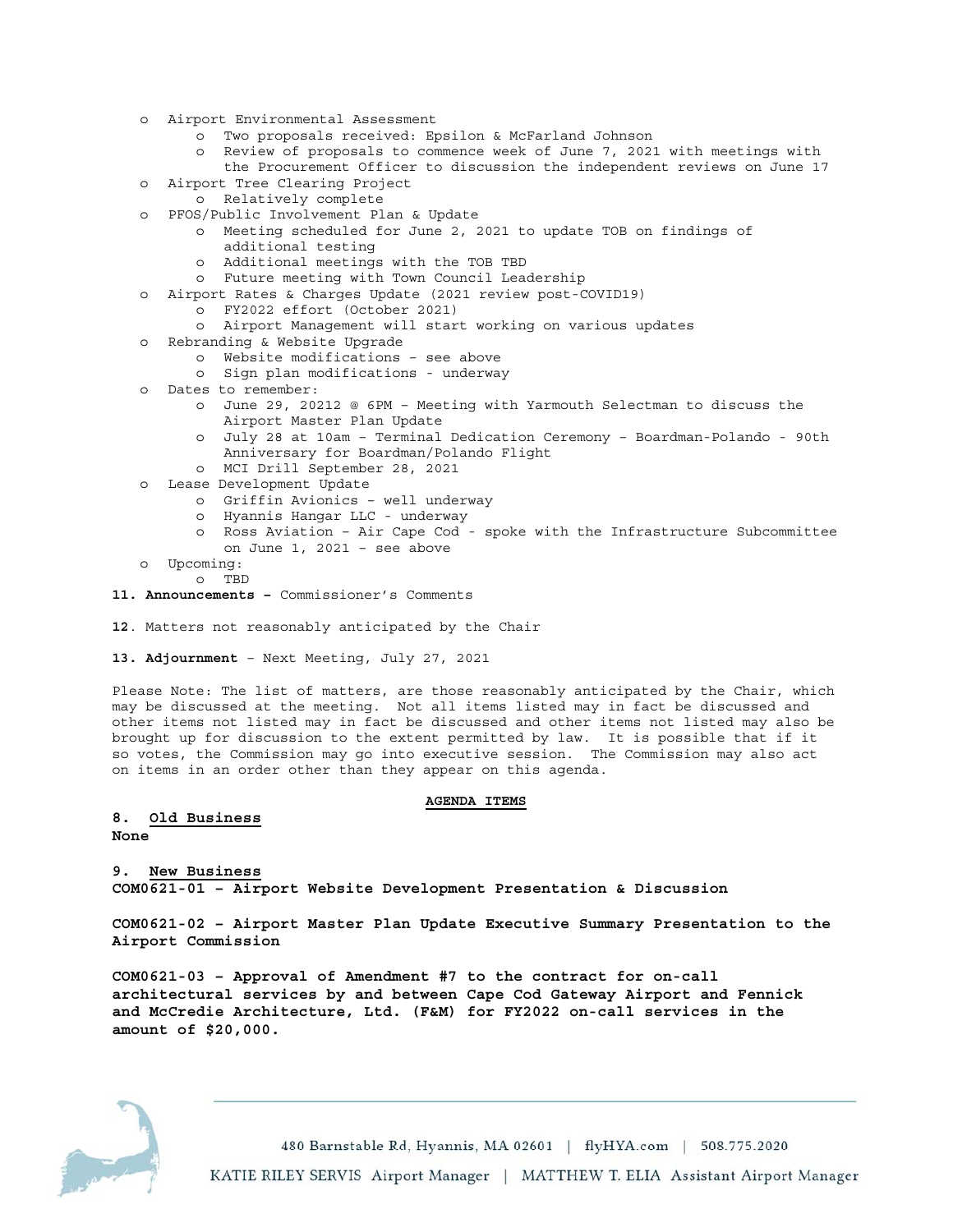**MOTION** to approve Amendment #7 to the contract for on-call architectural services by and between Cape Cod Gateway Airport and Fennick McCredie Architecture, Ltd. (F&M) for the on-call services for FY2022 in the amount of \$20,000.00 **SPONSOR:** Finance Subcommittee **(May be acted upon)** 

**COM0621-04 – Approval of Amendment #5 to the contract for on-call planning services by and between Cape Cod Gateway Airport and McFarland Johnson to extend the contract to coincide with the fiscal year. MOTION** to approve Amendment #5 to the contract for on-call planning services

by and between Cape Cod Gateway Airport and McFarland Johnson to extend the existing contract to coincide with the fiscal year. **SPONSOR:** Finance Subcommittee **(May be acted upon)** 

**COM0621-05 – Approval of Amendment #6 to the contract for on-call planning services by and between Cape Cod Gateway Airport and McFarland Johnson for FY2022 on-call services in the amount of \$42,000.** 

**MOTION** to approve Amendment #6 to the contract for on-call planning services by and between Cape Cod Gateway Airport McFarland Johnson for FY2022 on-call services in the amount of \$42,000.00 **SPONSOR:** Finance Subcommittee **(May be acted upon)** 

**COM0621-06 – Approval of Amendment #6 to the contract for on-call engineering services by and between Cape Cod Gateway Airport and Airport Solutions Group to extend the contract to coincide with the fiscal year.** 

**MOTION** to approve Amendment #6 to the contract for on-call engineering services by and between Cape Cod Gateway Airport and Airport Solutions Group to extend the existing contract to coincide with the fiscal year. **SPONSOR:** Finance Subcommittee **(May be acted upon)** 

**COM0621-07 – Approval of Amendment #7 to the contract for on-call engineering services by and between Cape Cod Gateway Airport and Airport Solutions Group for FY2022 on-call services in the amount of \$60,000.** 

**MOTION** to approve Amendment #7 to the contract for on-call engineering services by and between Cape Cod Gateway Airport and Airport Solutions Group for the FY2022 on-call services in the amount of \$60,000.00 **SPONSOR:** Finance Subcommittee **(May be acted upon)** 

**COM0621-08 – Approval of Amendment #2 to the contract for on-call environmental services by and between Cape Cod Gateway Airport and Horsley Witten Group for FY2022 on-call services in the amount of \$65,000. MOTION** to approve Amendment #2 to the contract for on-call environmental services by and between Cape Cod Gateway Airport and Horsley Witten Group for FY2022 on-call services in the amount of \$65,000.00 **SPONSOR:** Finance Subcommittee **(May be acted upon)** 

**COM0621-09 – Approval of Amendment #3 to the contract for on-call environmental services by and between Cape Cod Gateway Airport and Horsley Witten Group for FY2022 Capital Improvement Plan Project services for Reporting, Testing, Mitigation, and Monitoring (PFOS Soils) Phase III in the amount of \$200,000.** 

**MOTION** to approve Amendment #3 to the contract for on-call environmental services by and between Cape Cod Gateway Airport and Horsley Witten Group for FY2022 Capital Improvement Plan Project services for Reporting, Testing,

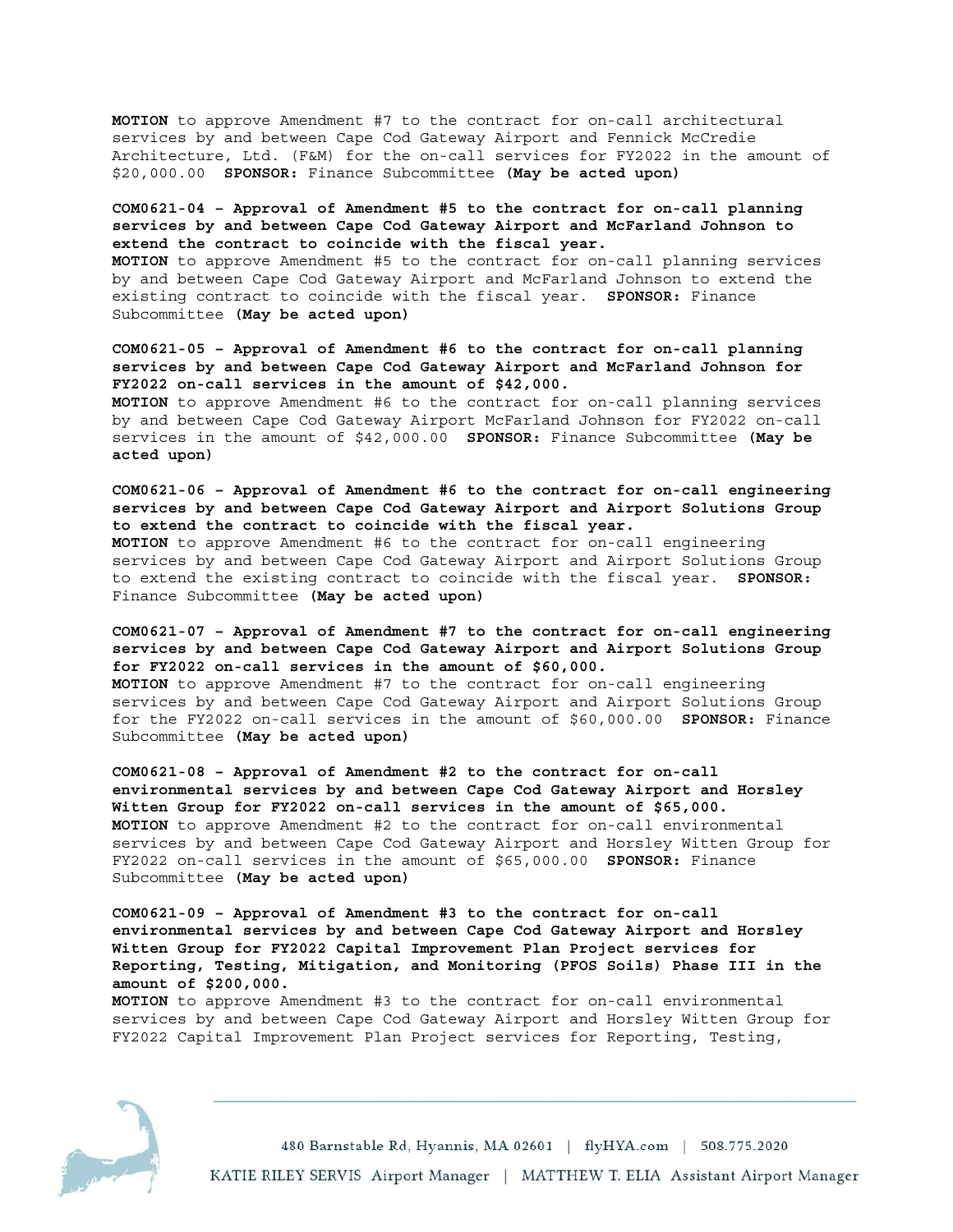Mitigation, and Monitoring (PFOS Soils) Phase III in the amount of \$200,000.00 **SPONSOR:** Finance Subcommittee **(May be acted upon)** 

**COM0621-10 – Approval of Amendment #3 to the contract for on-call marketing services by and between Cape Cod Gateway Airport and The Quotient Group for FY2022 on-call services in the amount of \$20,000. MOTION** to approve #3 to the contract for on-call marketing services by and between Cape Cod Gateway Airport and The Quotient Group for FY2022 on-call services in the amount of \$20,000.00 **SPONSOR:** Finance Subcommittee **(May be acted upon)** 

**COM0621-11 – Approval of Amendment #8 to the contract for on-call architectural services by and between Cape Cod Gateway Airport and Fennick and McCredie Architecture, Ltd. (F&M) for the Griffin Avionics Hangar - Existing Conditions Evaluations in the amount of \$39,985. MOTION** to approve Amendment #8 to the contract for on-call architectural services by and between Cape Cod Gateway Airport and Fennick McCredie Architecture, Ltd. (F&M) for the Griffin Avionics Hangar - Existing Conditions Evaluations in the amount of \$39,985.00 **SPONSOR:** Finance Subcommittee **(May be acted upon)** 

**COM0621-12 - Approval of exercising the 36-month lease term option for Avis, Budget, Enterprise and Hertz.** 

**MOTION** to approve the existing 36-month extension option for Avis, Budget, Enterprise, and Hertz Car Rental Agencies effective July 1, 2021 as requested by written notification. **SPONSOR:** Finance Subcommittee **(May be acted upon)** 

**COM621-13 – Approval of proposed Steamship Authority Modifications MOTION** to approve the proposed modifications to the layout of the existing Steamship Authority leased parcel. Upon approval, Management will prepare an amendment to the lease. **SPONSOR:** Infrastructure & Marketing Subcommittee **(May be acted upon)** 

**COM621-14 – Approval of FY2022 Business Plan Goals and Objectives MOTION** to approve the FY2022 Business Plan Goals and Objectives as presented. **SPONSOR:** Infrastructure & Marketing Subcommittee **(May be acted upon)** 

**COM621-15 – Annual Election of Airport Commission Officers** 

**As Chair of the Airport Commission, I move to go into Executive Session pursuant to M.G.L. c. 30A, § 21(a)(6) to discuss and consider the lease agreement by and between Cape Cod Gateway Airport and Ross/Rectrix Aviation, as an open meeting may have a detrimental effect on the negotiating position of the Commission; and pursuant to G.L. c. 30A, § 21(a)(3) to discuss strategy in preparation for negotiations with nonunion personnel as a discussion in open session may be detrimental to the bargaining position of the Airport Commission. This meeting will reconvene in open session after the Executive Session.** 

**COM0521-03 – Approval of the recommendation for negotiations with nonunion personnel. MOTION** to approve the recommended changes to the non-union position as discussed in executive session. **SPONSOR:** Management **(May be acted upon)**